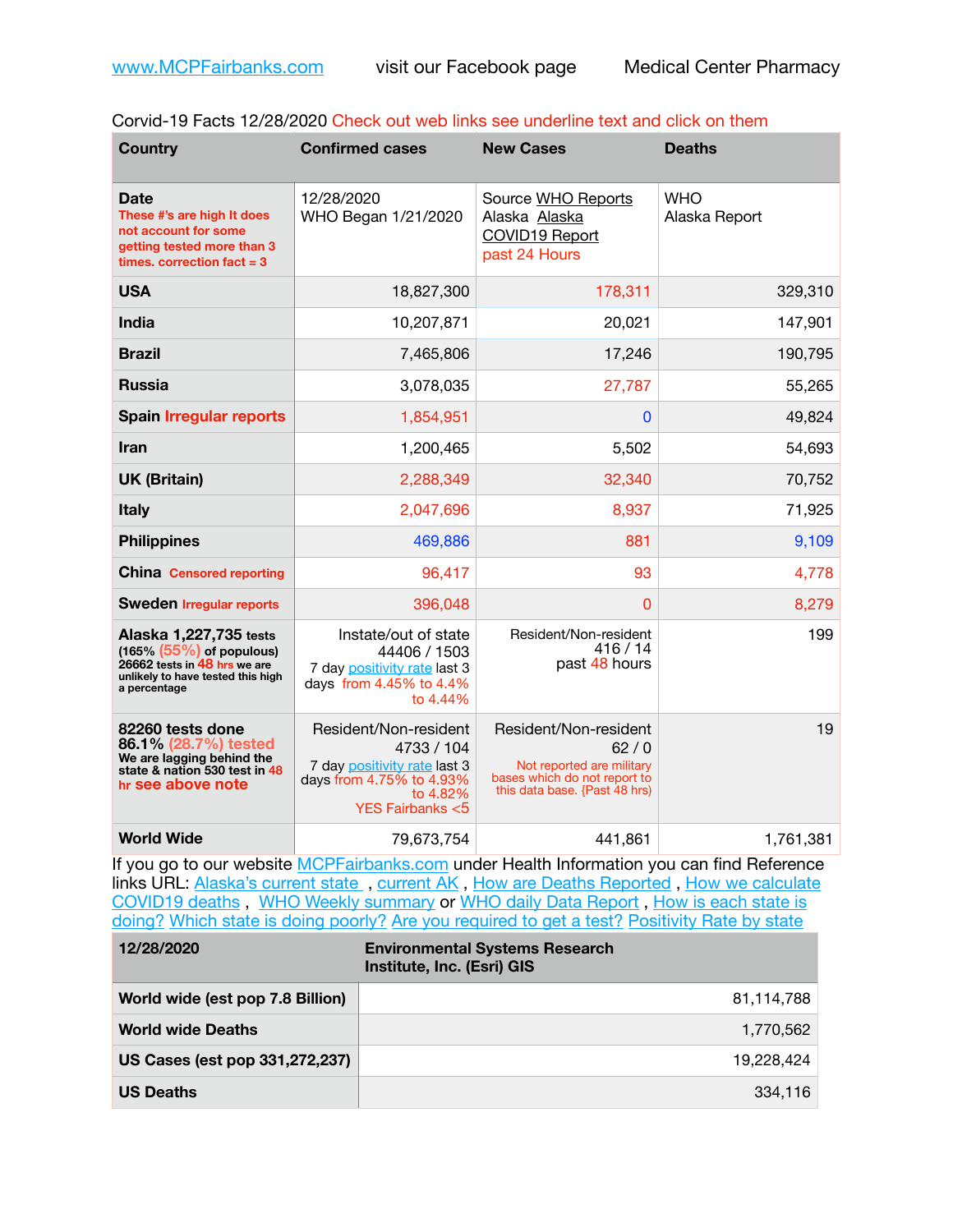The US has 2.8 hospital beds per 1000 our needs could be 56, China had 4.3, Italy 3.2, South Korea 12.3

Impact of COVID-19 on the US Healthcare system

Estimated US Population 331.3 million 116.2% (38.7%) have been tested (384.6 million) Estimated 5% of US population will test positive for Covid-19 16.56 million (currently 19.2 Million have) we have currently tested an est. 384.6 million based on 19.2 mill that have tested positive discount some of these numbers by 67% to account for multiple testing of same person.

If 8% will require hospitalization of the 16.56 million positive cases, we would need 1.325 million beds. Estimated by the American Hospital Association there are 800,000 staffed beds available. 

The USNS Mercy and Comfort added 2,000 staffed beds, not ICU

Of these estimated to be admitted to ICU 960,000. to ICU beds The US has 16,000 ICU beds we have 68,000-85,000 beds ve have 68,000-85,000 beds

 The Needs US could need 299,000beds with ventilators <16,000 ventilators

**Summation:** Estimated needs could be 1.325 million hospitalized beds for just COVID-19 patients alone. If positives represents 5% of test run, then approximately 384.6 million have been tested, we have no idea how many tests have been run or how many multiple tests conducted on the same person, resulting in 19.2 million positive tests run with 334116 with 2555 deaths in the past 48 hours, ave 2008/ day. In AK, with 44406 positive cases 5.84% of Alaska, 974 hospitalizations, and 199 deaths. Hospitalization rate is 2.19% of those that test positive, Death Rate 0.448% overall or 20.4% of those hospitalized.

Normal ICU stay 5-7 days, estimated ICU stay for COVID-19 2-3 weeks and they could tie up a ventilator for that length of time also, helping only 1/3 as many patients.

This is why we need to flatten the curve by social spacing and only essential travel.

Expected Death (these are just estimates based on other countries) if 5% of the US Population (16.56 million) test positive and if

1% die = 165,600 people

2% die = 311,200 people

3% die = 496,800 people

6% die = 993,600 people obviously we have passed the 1.325 million positive cases so if 5% of the US population (16.56 million) test positive and 6% of those die = 993,600 deaths if no vaccine, or if 3.09% (511,704) will die, we are 1/3 of the way there in 25 weeks.

 World wide death rate of positive tests actually 2.18%. The US is at 334116 1.74% of those actually tested positive, that is 70% lower death rate than when we started in 3/2020 , started at 6%. There are 7.8 Billion people in the world 331 million live in the US (4.2% of the world's population). The US deaths represents 18.87% of the world's death numbers and 23.7% of worldwide confirmed cases. In comparison to the flu in the US

CDC Estimates. From 2010 to 2016, the flu-related death rate was between 12,000 and 56,000, with the highest season being 2012 to 2013 and the lowest being 2011 to 2012. Most deaths are caused by complications of the flu, including pneumonia or a secondary bacterial infection of the heart or brain. or 2,000 to 9,333 per year. In 2020 in the US has 19 million cases 180,000 hospitalized and 10,000 (0.052%) have died, typically it is 2% will die, compared to 1.74% with COVID19. 116.2% (US), 165% (Alaska), & 86.1% (Fbks) are still too few to protect us from future outbreaks. Experts feel that we need either need people to get infected with the virus and develop antibodies or get vaccinated to create immune antibodies to protect us, that we need  $>60\%$  of the population to have positive antibody tests and preferably 70-90%, one expert felt they would not feel confident til >85% were positive, to give assurance (herd immunity) in order to go without masks and social distancing. NY City seems to have the highest number at 20%. Testing is so important. Currently we are testing at 38.53 Million tests per month. At this rate to test everyone once it will take 8.51 months or over 0.71 years. To test 3 times it would take 25.53 months or 2.13 years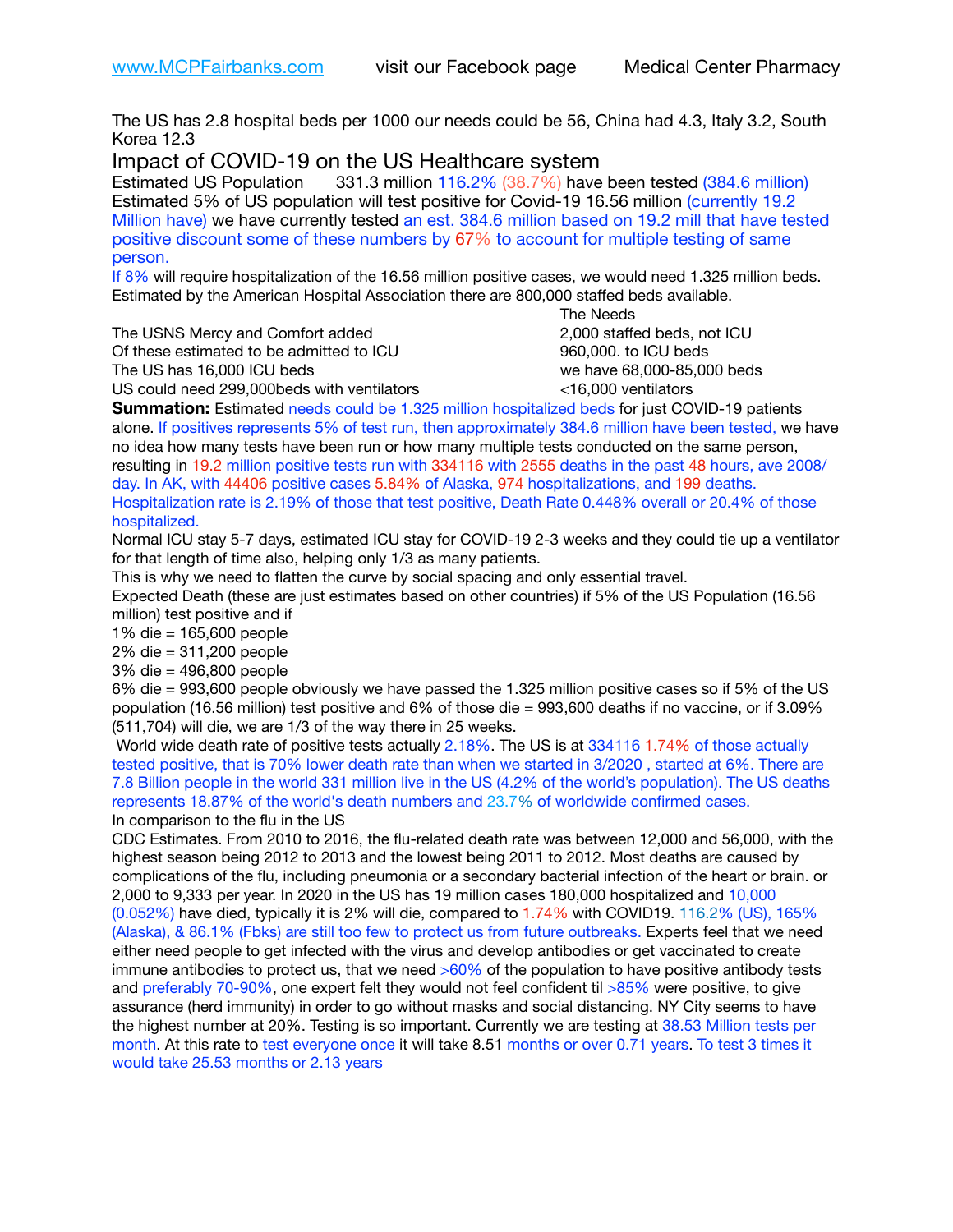The Flu (Influenza kills approximately 1-2% of those infected, SARS killed 800 people total, COVID19 appears to kill 1.74% of those that test positive or -0.87 times (0.13%) less deadly than the flu and seems to be more contagious. (Seems to spread more readily)

Alaska has 4440+ so far, 4733 in Fairbanks or 1 of every 10 of Alaskans was 1 in 4, with 142 deaths, the first case was transient foreign airline crew member. Interesting, the Source of Alaska's SARS-Cov2 virus originated not from East Asia by travelers or the west coast (Washington where it was first observed) , but came from the east coast of the US, and they were inoculated first from Europe, accordingly from New York's Governor and CDC.

**Best practice protection** is good personal Hygiene do not touch eyes, nose, mouth, wash hands frequently for at least 20-30 seconds, before you touch your face, and observe personal spacing of 6-18 feet. Remove your shoes in your house, frequently clean surface areas, let the cleaner sit 15-20 sec before wiping off. **We are recommending to wear any kind of mask.**

Drug treatment is being researched, but as yet not been verified, only suggested. Best to isolate those sick and isolate those most susceptible (old and preconditioned with risk factors)

**Risk factors:** Cardiovascular disease (56.6%), Obesity (41.7%), Diabetes (33.8%), age >60, respiratory problems, especially smokers or those who vape, High Blood Pressure

If you have been exposed self isolate for 2-4 weeks

One episode in China, a man tested negative for 27 days before showing symptoms. So Isolation may want to be considered up to 4 weeks not just 2 weeks.

Italy 1 in 10 positive cases admitted to ICU due to Hypoxic failure requiring mechanical ventilation. In NY it was 1 in 7 that required hospitalization, of the 5700 hospitalized 2634 were discharged (79% (2081)) or added (21%(553)), 9 in 10 put on a ventilator died.

Public policy development and education is important. How Long does Covid-19 stay on objects

| Air                              | up to 3 hours |
|----------------------------------|---------------|
| Copper                           | 4 hours       |
| Cardboard (Amazon Box)           | 24 hrs        |
| Plastic surfaces/Stainless Steel | 72 hours      |
| Mucosal surfaces                 | unknown       |



Viral Antigen and Viral RNA tells us you have the disease and can spread the disease and can or are currently sick. IgM (short term) and IgG (long term antibodies) tells us you have experienced the virus or had the vaccine, and got over it. You may be resistant if your antibody [levels](https://www.cdc.gov/coronavirus/2019-ncov/lab/resources/antibody-tests.html) are high enough. [Current](https://l.facebook.com/l.php?u=https://www.itv.com/news/2020-10-26/covid-19-antibody-levels-reduce-over-time-study-finds?fbclid=IwAR3Dapzh1qIH1EIOdUQI2y8THf7jfA4KBCaJz8Qg-8xe1YsrR4nsAHDIXSY&h=AT30nut8pkqp0heVuz5W2rT2WFFm-2Ab52BsJxZZCNlGsX58IpPkuVEPULbIUV_M16MAukx1Kwb657DPXxsgDN1rpOQ4gqBtQsmVYiWpnHPJo2RQsU6CPMd14lgLnQnFWxfVi6zvmw&__tn__=-UK-R&c%5B0%5D=AT1GaRAfR_nGAyqcn7TI1-PpvqOqEKXHnz6TDWvRStMnOSH7boQDvTiwTOc6VId9UES6LKiOmm2m88wKCoolkJyOFvakt2Z1Mw8toYWGGoWW23r0MNVBl7cYJXB_UOvGklNHaNnaNr1_S7NhT3BSykNOBg) View of [antibodies/immunity](https://www.livescience.com/antibodies.html)[.](https://www.itv.com/news/2020-10-26/covid-19-antibody-levels-reduce-over-time-study-finds) We have tested currently 165% (55%) of the Alaskan

## Updated graph numbers.

| Project outward<br>Exhalation can spray       | 1.5 m $(4.9$ ft) |
|-----------------------------------------------|------------------|
| spittle (droplets)                            |                  |
| Coughing                                      | 2 m (6.6 ft)     |
| Sneeze                                        | 6 m (19.7 ft)    |
| Development of immune response                |                  |
| Early viral testing tests to see if you       |                  |
| currently have the virus.                     |                  |
| Later antibody testing tells us if you have   |                  |
| been exposed and survived. But does not       |                  |
| tells us if you have immunities to the virus. |                  |
| We will need to have both tests done in       |                  |
| order to open the community                   |                  |
|                                               |                  |



Days Since Onset of Symptoms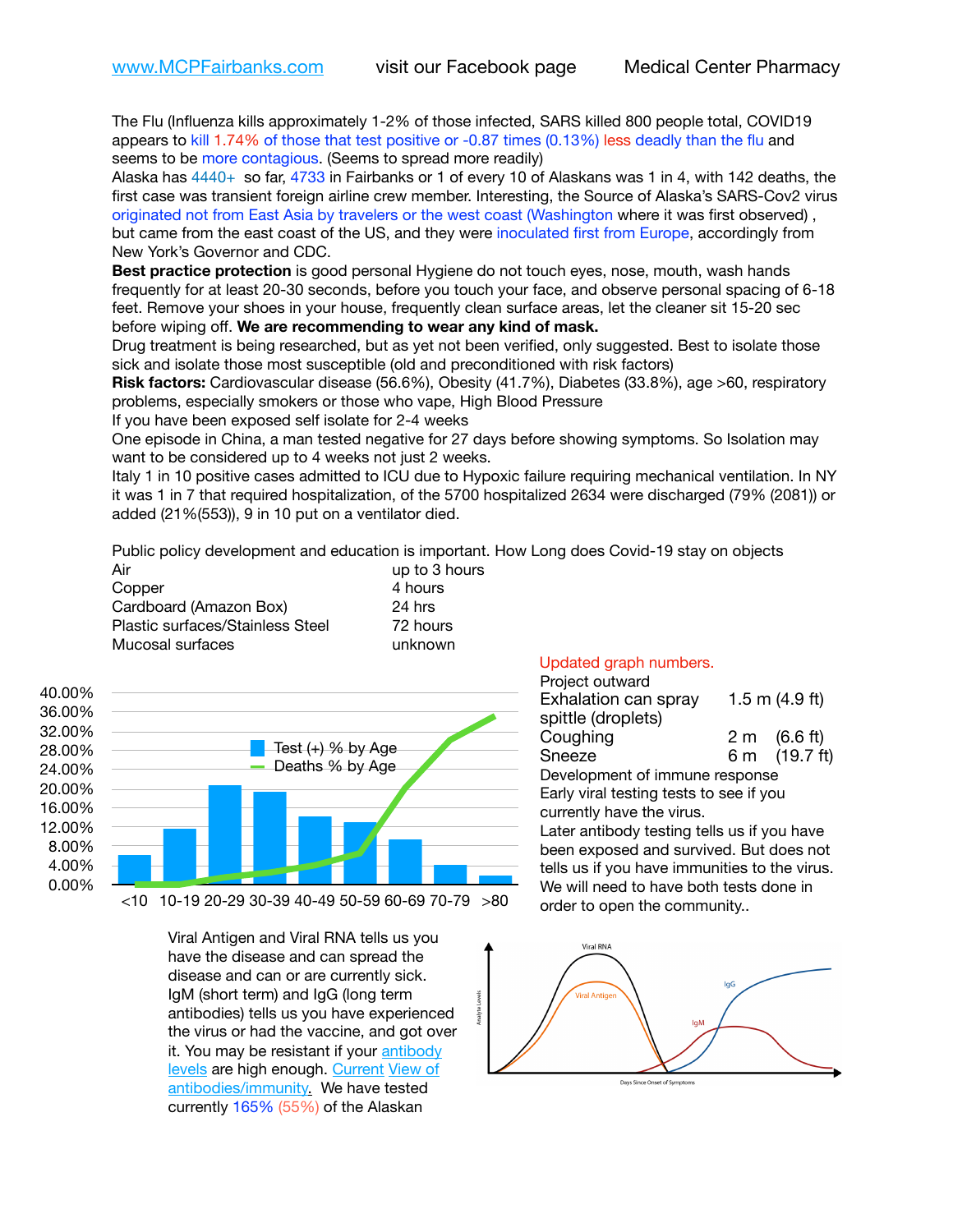population and over little over 116.2% (38.7%) of the US population, discount these numbers by 67% to reflect multiple testing of the same person. To be safe, we need at least 25% to see if we are making progress,  $60\%$  to [barely qualify](https://www.nature.com/articles/d41586-020-02948-4) to be safe, and  $70-90\%$  to be assured we will not see a second wave of sickness. Some experts will [not feel safe til we are at 85%.](https://www.bannerhealth.com/healthcareblog/teach-me/what-is-herd-immunity)

Three types of clinical laboratory COVID-19 or SARS-CoV-2 tests are being developed: Molecular Gene sequencing (current method), Viral antigen (testing parts of the virus), Host antibody tests (serology). They detect the virus in different ways.

Mask & Mask Usage: N95 filter out 95% of the particles in the air 3 microns in size or larger.

Mold sizes are about 10-12 microns in size. Bacteria are larger, so is dust

Gas molecules and viruses are smaller. PM2.5 are 2.5 microns in size.

**Viruses** can be 1 micron in size, 0.3 micron in size, or 0.1 microns in size, so they **will pass right through**. **We recommend wearing any mask, the mask may provide up to 5 times the protection** over **wearing no mask at all**. It still **does not protect** the wearer from contracting the infection, it **can inhibit** the spreading, something is **better than nothing at all**.

**Remember there is a clean side ( the side towards you) and a dirty side,** the side to the contaminated air is dirty. If you are COVID positive then this is reversed. When handling the mask, do not touch the dirty side and then touch your face, Wash properly your hands first after touching the dirty side before touching your face. If you are infected the dirty side is the inside surface of the mask.

Wash your homemade mask in hot water wash >133F (for at least 10 minutes) and rinse to sanitize with high heat >133F Plus and a weak bleach or peroxide (not Both) the mask. Daily if possible. If you are a frontline health care provider with a homemade fabric mask 2 hours. Do not touch the dirty side.

Alcohol solutions should be 60-80% alcohol 70% is optimal. **Keep wet and rub 30 seconds**, or Happy Birthday song sung 3 times.

Hydrogen peroxide diluted to 2% or 4 teaspoonful per quart of water (20ml per 946ml) Bleach the same ratio **Vinegar and ammonia are good cleaning agents, not disinfectants**.

**Do not mix** any of these agents together, toxic fumes can result.

**Disinfectants, in order to be effective**, should remain on the applied surface, to be cleaned moist **(wet) for 30 seconds to 4 minutes** depending on material. Caution may dissolve glue or adhesives or bleach and discolor items, check with manufacturers. Do not let it get inside electronic devices. UV (10 minutes), [UV light](http://www.docreviews.me/best-uv-boxes-2020/?fbclid=IwAR3bvFtXB48OoBBSvYvTEnKuHNPbipxM6jUo82QUSw9wckxjC7wwRZWabGw) only kills where it can see.

## **Myths**

Taking hot baths, using colloidal silver, eating garlic soup, gargling with bleach are not proven to be effective. We have already seen using chloroquine taking the wrong form in the wrong dose can be fatal, one death and one critically injured. (see Arizona couple after listening to the president)

**We have heard of all kinds of cures.** To date there is no curative or preventative treatments, only supportive therapy.

At this point there is **no proof** that Quinine, zinc, Hydroxychloroquine, Chloroquine, or Vitamin C works. As they say wives-tale at best, irresponsible reporting most likely. We have seen no information that they work, ineffective dosing issues, over-dosing issues, permanently killing the senses of smell or taste, inappropriate usage, cardiac arrhythmias, and death from the usage of these agents have been reported. The virus may die out with heat of summer, or cold weather, this is a myth

There are a couple of studies at show the virus can withstand 98F

We know the body tries to use up to 104F to potentiate our immune system, to kill viruses. Taking NSAID, Aspirin, Ach-Inhibitors, Arb's and you get the COVID-19 infection are not contraindicated and no clinical evidence that says you should stop any of these classes of medications. It would be misguided and ill advised if you did so

In other words, Unless your doctor makes changes, keep taking your medications unless told to do otherwise.